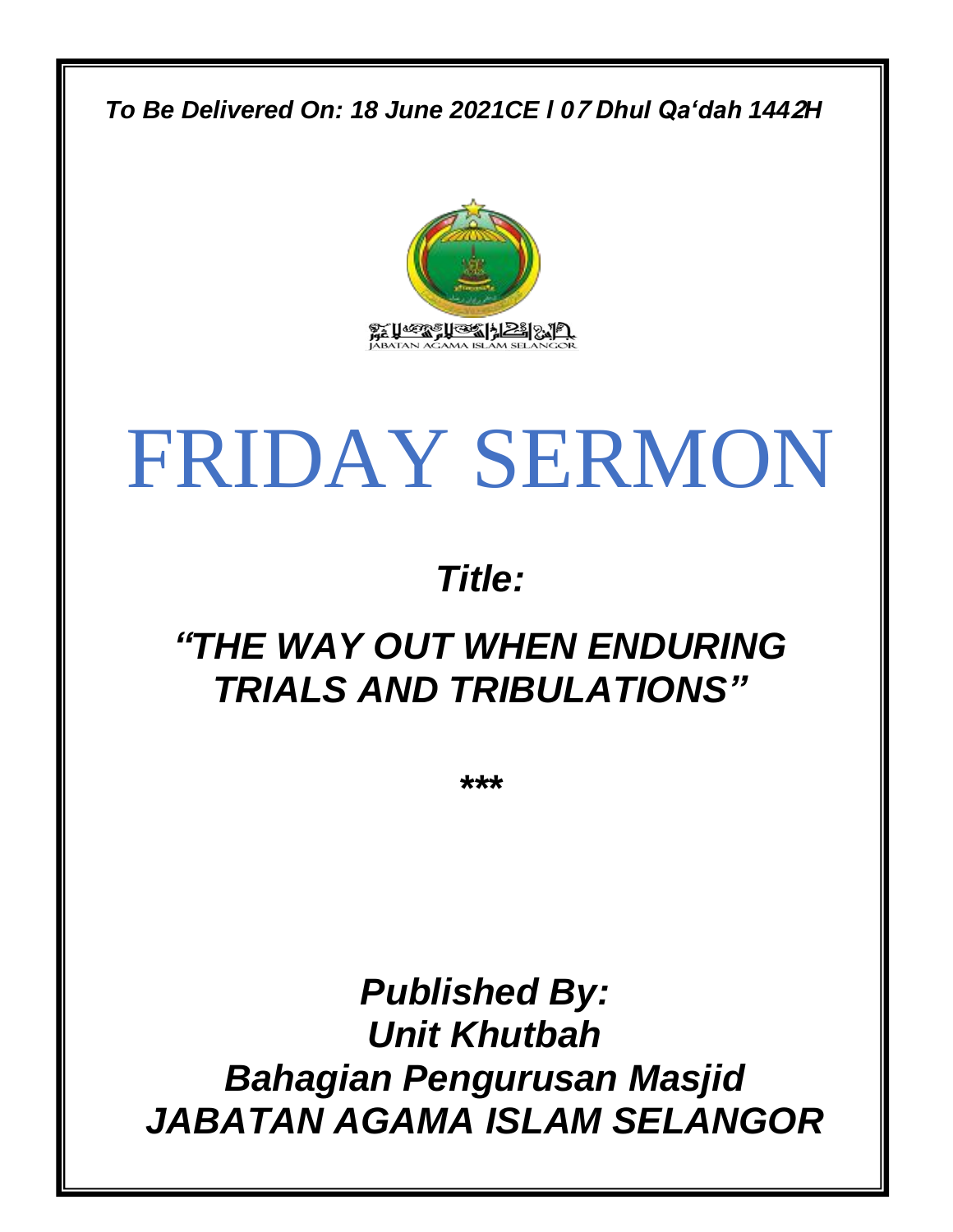

## *"THE WAY OUT WHEN ENDURING TRIALS AND TRIBULATIONS"*

 $\frac{1}{2}$ ن<br>ا اَلْحَمْدُ لِلَّهِ الْقَائِلِ: يَٰٓأَيُّهَا ِ<br>ُ' ْ  $\overline{\phantom{a}}$ ْ  $\overline{\phantom{a}}$  $\frac{1}{2}$ ֦֧֦֧֦֧֦֧֦֧֦֦֧֦֧֦֧֦֧֦֧֦֧֦֝֟֓֟֓֓֓֟֓֟֓֟֓֟֓֟֓֟֓֟֓֟֓֟֓֟֓֟֓֟֓֕֟֓֡֟֓֟֓֟֓֟֓֟֓֝֬֟֓֟֓֟֓֟֓<br>**֓**֧ׅׅ֧֧֓֝֟֡֡֟֓֝֬ ه و<br>د ت<br>ڊ ِ<br>ج أ ِ<br>د يَ<br>يَأْتُهَا ٱلَّذِينَ لَّذِينَ ءَامَنُوٓاْ إِذَا تَدَايَنتُم بِدَيْنِ إِلَىٰٓ أَجَلٍ مُّسَمَّى لي مَّ<br>ك  $\overline{\phantom{a}}$ ج ِ<br>ج أ ِ<br>س ِ<br>ا يُنٍ إِلَيْ ؚ<br>ۣ ِ<br>ا نِنُم بِدَ و<br>به ر<br>د اي ِ<br>ا د  $\ddot{\cdot}$ ا ت  $\ddot{\cdot}$ إِذ ْ ا ر<br>م بر<br>نمو ُو ِ<br>م ام ر<br>ء ء  $\ddot{\cdot}$ فَأْڪَنُبُوهُ …۞ ا ج<br>مر ُ و<br>به <u>ہ</u>

۠<br>ؙ أَشْهَدُ أَنْ لَّا إِلَيْهَ إِلَّا اللَّهُ وَحْدَهُ لَا شَرِيكَ لَهُ وَأَشْهَدُ أَنَّ مُحَمَّدًا عَبْدُهُ *ा*<br>∶ ِ<br>ا ً<br>زار ۠<br>۠  $\ddot{\phantom{0}}$ ِ<br>پ ์<br>-<br>4 হ<br>∕  $\frac{1}{2}$ ر<br>الم ٍ<br>ٌ  $\frac{1}{1}$  $\frac{1}{2}$  $\mathbf{r}$ ٍ<br>ٌ ِ<br>ا ់<br>រ .<br>م ً<br>ا ั<br>ถ ๋<br>ጎ َ  $\ddot{\phantom{0}}$ ِ<br>ُا َ<br>پر<br>ر ْ  $\ddot{\phantom{0}}$  $\tilde{\cdot}$ ِ<br>ر  $\mathbf{r}$  $\sum$  $\mathbf{r}$ ُ وَرَسُوْلُهُ. اَللَّهُمَّ صَلِّ وَسَلِّمْ عَلَى سَيِّدِنَا مُحَمَّدٍ وَعَلَى ءَالِهِ وَأَصْحَابِه ֦֧֦֧֦֧<u>֦</u> ُ<br>ُ  $\ddot{\phantom{0}}$  $\frac{1}{2}$ ِّ  $\frac{1}{2}$  $\tilde{\cdot}$ ั้<br>ถึ ر<br>ر<br>ر ً<br>ا  $\overline{\phantom{a}}$ ر<br>ر ً<br>آ ِ<br>م  $\frac{1}{2}$ <u>لم</u> ั<br>ว  $\frac{1}{\lambda}$ ا<br>با ِّ  $\frac{1}{2}$  $\frac{1}{2}$ ً<br>آ َ  $\ddot{\phantom{0}}$  $\ddot{\phantom{0}}$  $\frac{1}{2}$  $\tilde{\cdot}$  $\ddot{\phantom{0}}$ أَجْمَع<u>ِ</u>يْنَ. ់<br>|<br>|  $\frac{1}{2}$ ֦֧֝֟֝֟֟֟֟֟֟֟֟֟֟֟֟֟֟֟֟֟֟֟֕֕֕֟֓֟֓֕֝֟֓֕֝֟֓֟֓֕֟

ِّ<br>أَمَّا بَعْدُ، فَيَا أَيُّهَا الْمُسْلِمُونَ! اِتَّقُواْ اللَّهَ! أُوْصِيكُمْ وَإِيَّايَ بِتَقْوَى اللّهِ  $\frac{1}{1}$  $\ddot{\cdot}$ ر<br>ا ّ  $\ddot{\cdot}$ ั<br>ว  $\ddot{\phantom{0}}$  $\ddot{\phantom{0}}$  $\ddot{\phantom{0}}$ ֦֧֦֧֦֧֦֧֦֧֦֧֦֧֦֧֦֧֦֧֦֧֦֧֦֧<br>**֧**֧֓֘  $\ddot{\phantom{0}}$  $\frac{1}{2}$ َ  $\frac{1}{2}$  $\tilde{\cdot}$ ر<br>م ֧֦֧֦֧֘֝<u>֚</u> ُ ់<br>ព ُ<br>ُ  $\frac{1}{2}$  $\ddot{\phantom{0}}$ ›<br>ጎ مَّهَا الْمُأْ ِ<br>پاس<br>مرد ا<br>وُلا .  $\ddot{\phantom{0}}$ ؾۛٞڨۛۅڹؘ ፟<br>፝ ا<br>مراجع ُْ فَقَدْ فَازَ الْمُ  $\ddot{\cdot}$  $\ddot{\cdot}$ ْ  $\frac{1}{2}$  $\ddot{\cdot}$ قَالَ اللَّهُ تَعَالَى: َ  $\ddot{\phantom{0}}$  $\ddot{\mathbf{r}}$ ً<br>الح ل ֦֘ ِرِ يَايَّهَا ِ<br>م ه و<br>د سَ<br>ڊ ِ<br>ع أَيَّهَا ٱلَّذِينَ بة<br>أ لَّذِينَ ءَامَنُوا ْ ُ ِ<br>م ام ر<br>ء ءَامَنُوا اتَّقُوا ْ ور بہ<br>مو تَّقُوا ا ذَ للَّهَ حَقَّ تُقَاتِهِ  $\ddot{\tilde{}}$ ق ت و<br>به بر<br>بد قة  $\tilde{\phantom{a}}$ حَقَّ ثَقَاتِهِۦ ر<br>م وَلَا تَمُوتُنَّ  $\ddot{\phantom{0}}$ مُوتَنَّ و<br>په و  $\ddot{\cdot}$ ت إِلَّٰهِ ہ<br>الم  $\ddot{\cdot}$ سْلِمُونَ و<br>م  $\ddot{\phantom{0}}$ و<br>ما نتُم مَّ و<br>به ِ<br>ج أ وَأَنتُم مُّسۡلِمُونَ ۞ 2

#### **Dear blessed Muslims,**

I remind myself and esteemed audience to altogether strive in increasing our *taqwa* of Allah *Subhaanahu Wa Ta'aala* by obeying all of His Commands and avoiding every single one of His prohibitions and restrictions. May we all attain success and happiness in this world and the Hereafter.

 $<sup>1</sup>$  al-Baqarah 2:282.</sup>

<sup>2</sup> Aal 'Imraan 3:102.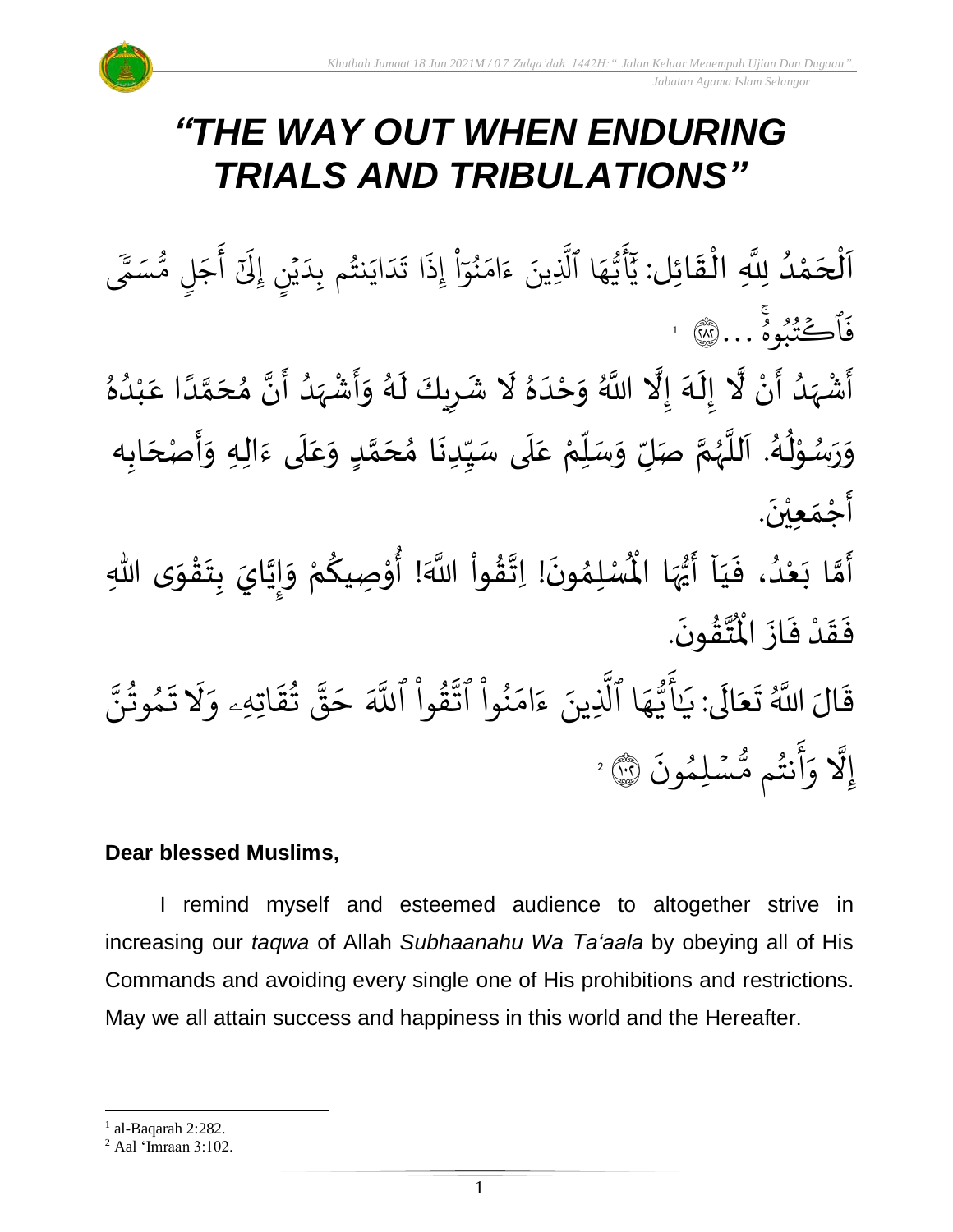

### The title of our *khutbah* this week is *"THE WAY OUT WHEN ENDURING TRIALS AND TRIBULATIONS."*

#### **Dear beloved audience,**

The worldly life is only life that is temporary. The actual life is the Afterlife which will surely last forever. Actually, the life of this world is a trial for every human being and each single one of them will be tested by Allah *Subhaanahu Wa Ta'aala*, whether in the form of difficulty or ease.

Today, we are faced with severe tribulations in the forms of difficulty, fear, epidemic outbreak, deaths, poverty, loss of wealth, and economic downturn. As Muslims, we must endure all of these circumstances with full *sabr* (patience) and we should accept all these as crucial reminders for us to continue in equipping ourselves with the necessary knowledge, righteous deeds that will strengthen the soul, and other preparations that will aid us to pursue a prosperous life.

With the current situation, many of us have lost their jobs and source of income. This is truly a test for all of us, not only in Malaysia but the entire world is experiencing it. Allah *Subhaanahu Wa Ta'aala* mentions in verses 155-157 of Soorah al-Baqarah:

م ك ر بة<br>ج ن ِ<br>م بملوَ و<br>ا ؚ<br>ۣ ِ<br>لَذَ َل ِ<br>ہ وَلَنَبۡلُوَنَّڪُم بِشَيۡءٍ مِّنَ بِشَيۡءِ مِّنَ ٱلۡخَوۡفِ .<br>م ِ<br>په ہ<br>ا لْخَوْفِ وَٱلْجُوعِ وَنَقْصٍ مِّنَ ِ<br>و ہ<br>آ قُصٍ مِّ ۡ  $\ddot{\cdot}$ بر<br>ف ر<br>م وَنَقۡصٍ مِّنَ ٱلۡأَمۡوَالِ مَوَّا  $\frac{1}{2}$ ہ<br>م ځ لْأَمْوَالِ وَٱلْأَنفُسِ و<br>د ہ<br>م ځ لانفَسِ وَٱلثَّمَرَٰتِ رد ر<br>م م ر<br>مو لَّقَمَرَ<sup>اتِ</sup>ّ وَبَشِّرِ ب وَبَثِّرِ ٱلصَّبِرِينَ ۞ ٱلَّذِينَ :<br>:<br>: لَّذِينَ إِذَا آَصَبَتْهُم مُّصِيبَةً قَالَوٓا إِنَّا لِلَّهِ وَإِنَّاۤ إِلَيْهِ  $\frac{1}{2}$ ِ<br>ا إِلَيْهِ ر<br>آ ا بر<br>ج ِ ِإَون بة<br>أ ا ِّلل بة<br>ج إِن ْ ا ر<br>م و ال و<br>ا  $\ddot{\cdot}$ ق وو<br>په ة ِ ِصِيبَ و<br>ما تَّهُم مَّ و<br>م  $\ddot{\phantom{0}}$ ِ ب صَ ֦֧֢ ے<br>ج7ء<br>آ آ أ ا إِذ .<br>\* جِعُونَ و<br>م  $\overline{a}$ ِ رَاجِعُونَ ۞ أُوْلَٰٓيِكَ َ<br>الم أوْليكَ ْ م ۔<br>ع ِ<br>ا  $\uplambda$ ِ<br>م عَلَيۡهِمۡ صَلَوَاتُ مِّن رَّبِّهِمۡ وَرَحۡمَةُ ۚ وَأُوْلَٰٰٓٓؠِكَ هُمُ و و<br>ج بر<br>ا ل و <u>ّ</u> و<br>م أ ِرِ و ھ<br>وو ة ر<br>ح ِ<br>ۡحَمَ ِ<br>په ر ِ<br>م مجمَّ *وَ*  $\frac{1}{2}$ ں<br>ا ب<br>ڊ ن<br>م ِن ر ں<br>س ∝<br>م وو<br>\*\* ۔<br>وات وَا ر<br>آ يَهِمْ صَلَوَ<sub>ّك</sub>ْ مِّن رَّبِّهِمْ وَرَحْمَةٌ وَأُوْلَٰٓ<sub>ع</sub>ِكَ هُمُ ٱ  $\frac{1}{2}$ ؚ<br>ۣ .<br>` ون د و<br>ا  $\ddot{\cdot}$ ت ه م  $\frac{1}{4}$ و<br>م ہ<br>1 ل (۱**٥**٧)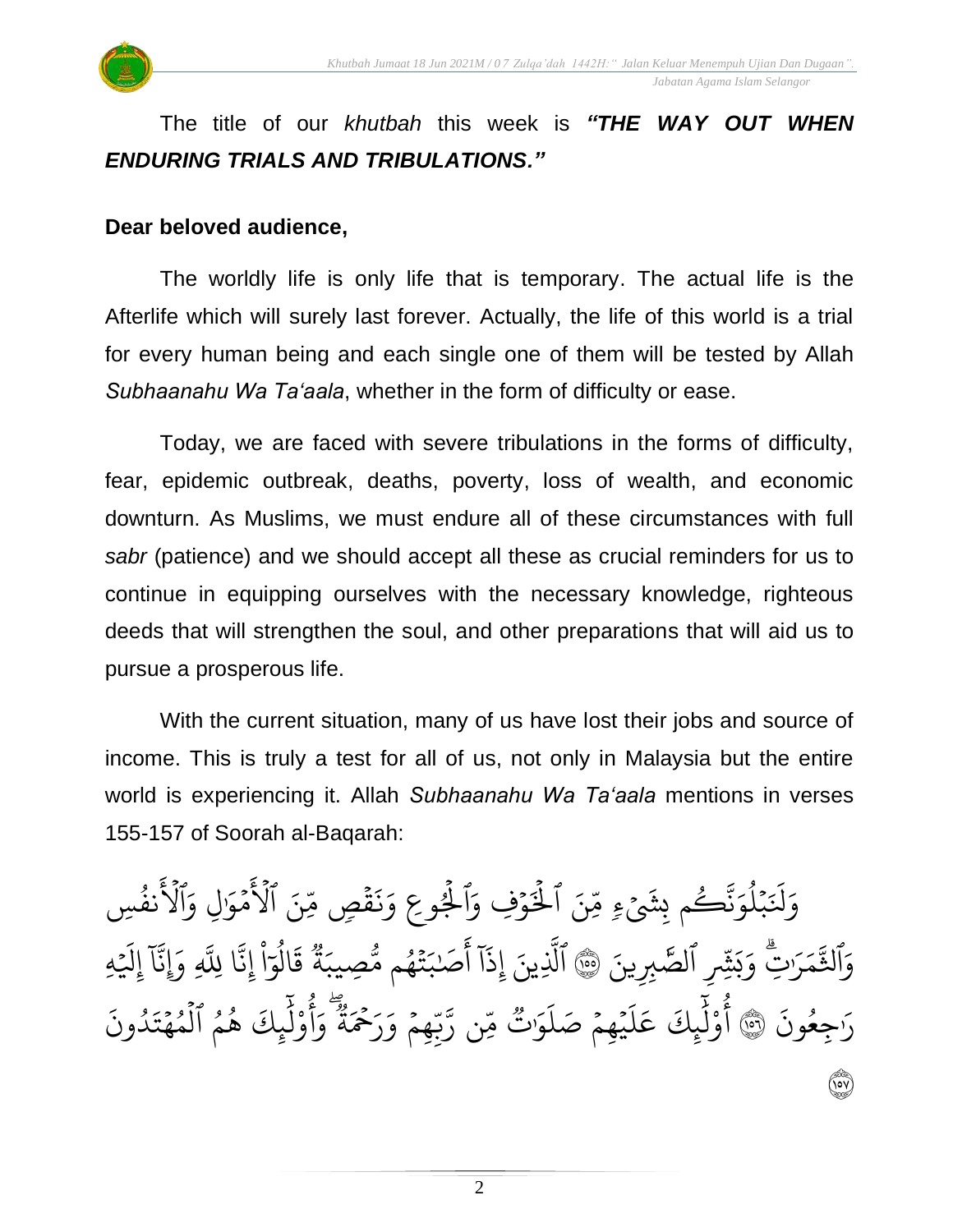

*"And We will surely test you with something of fear and hunger and a loss of wealth and lives and fruits, but give good tidings to the patient, Who, when disaster strikes them, say, "Indeed we belong to Allah, and indeed to Him we will return." Those are the ones upon whom are blessings from their Lord and mercy. And it is those who are the [rightly] guided."*

#### **My dearest beloved brothers and congregation,**

While we are enduring the trials and calamities from Allah *Subhaanahu Wa Ta'aala*, it behoove us to immediately remember and beseech His Forgiveness, that we are spared and saved from constant tribulations and calamities. Let us never despair from the mercy of Allah and let us remember that we have been commanded to strive in making effort and attempt our level best to overcome the crisis and calamity that befell us.

As Malaysians, we should be grateful for the earnestness of the government whom are very concerned in curbing the outbreak of the COVID-19 pandemic, thereafter launching various initiatives in aiding all walks of life. May all of the efforts and actions by the government yield favorable results. Therefore, I humbly call upon each and every single one of us to chip in by taking necessary measures in safeguarding our personal and family's health by strictly adhering to the SOP that has been determined. In addition, we must be responsible upon the wellbeing of our own finance and our household's, for only we truly comprehend our own financial stability in pursuing a comfortable life with our beloved family. Many among us are gravely affected and impacted in our source of income, which requires us to restructure our household finances so as to become more stable and resilient.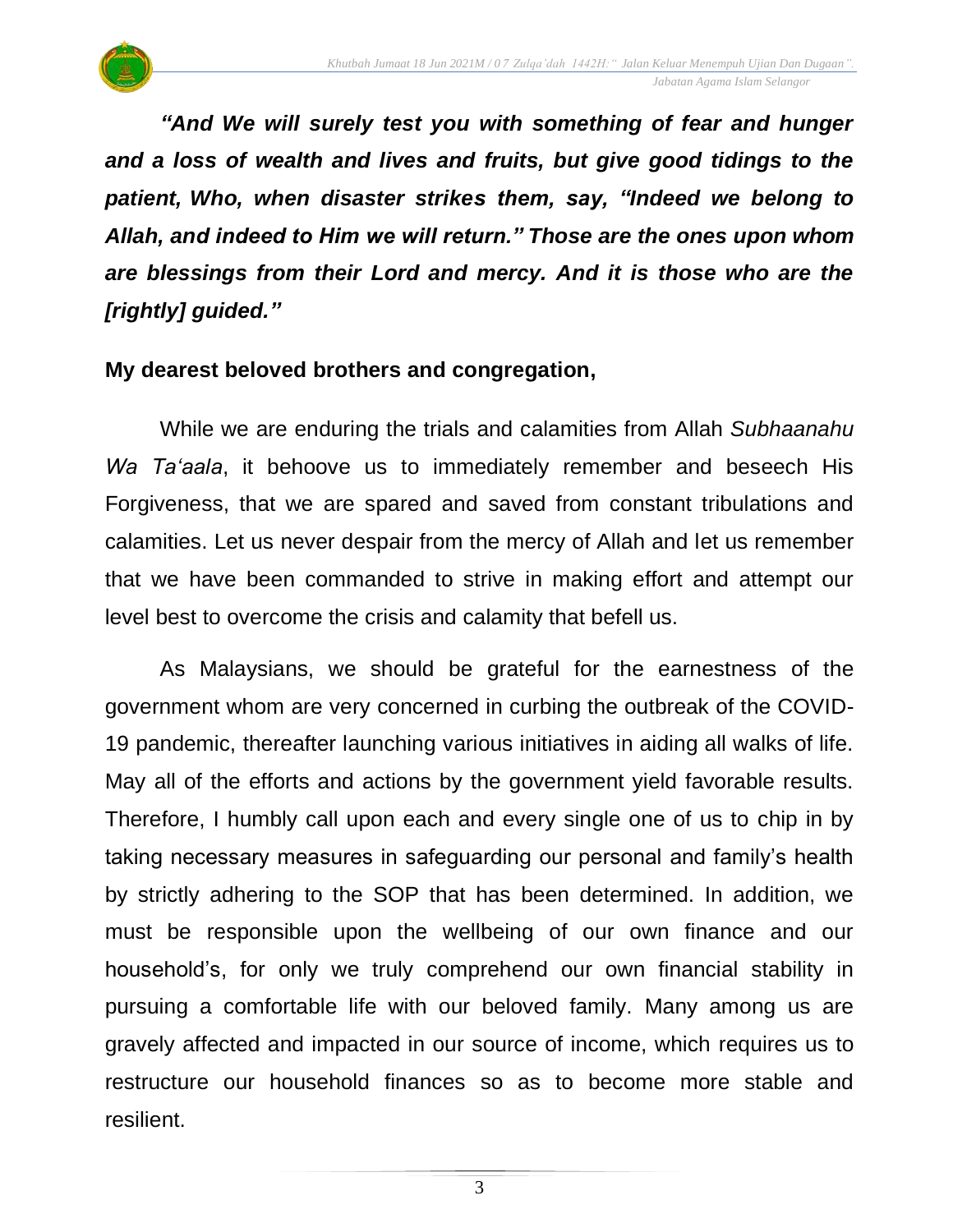

For business owners, financial management for the business is very important in driving the business to continue operating and at the same time safeguarding the income and welfare of the employees.

#### **Beloved Muslims,**

As such, if there are those among us that are still facing financial problems related to loans, please contact relevant parties whether the Central Bank of Malaysia, the Credit Counseling and Debt Management Agency (AKPK), or other relevant institutions. The Credit Counseling and Debt Management Agency provides prudent financial management tips, learning modules to further strengthen individual financial management, and they also provide credit counseling and financial management services to individuals and Small and Medium Enterprises (SMEs) such as targeted loan repayment assistance. These services are free of charge for all individuals and SMEs, and its details can be obtained from the official website for AKPK, which is [www.akpk.org.my.](http://www.akpk.org.my/) May such swift effort and action aid us in attaining financial wellbeing and comfortable life.

#### **Dear beloved audience,**

To end this *khutbah*, let us altogether derive lessons and reflections as guidance and guidelines for us. Among them:

1. The Muslim *ummah* must have certainty that with all of the tests and tribulations, therein lies *hikmah* (wisdom) that are only known to Allah *Subhaanahu Wa Ta'aala*.

2. The Muslim *ummah* must acknowledge that despite the difficulties and destitution, there are agencies or organizations that could help alleviate the burden endured.

4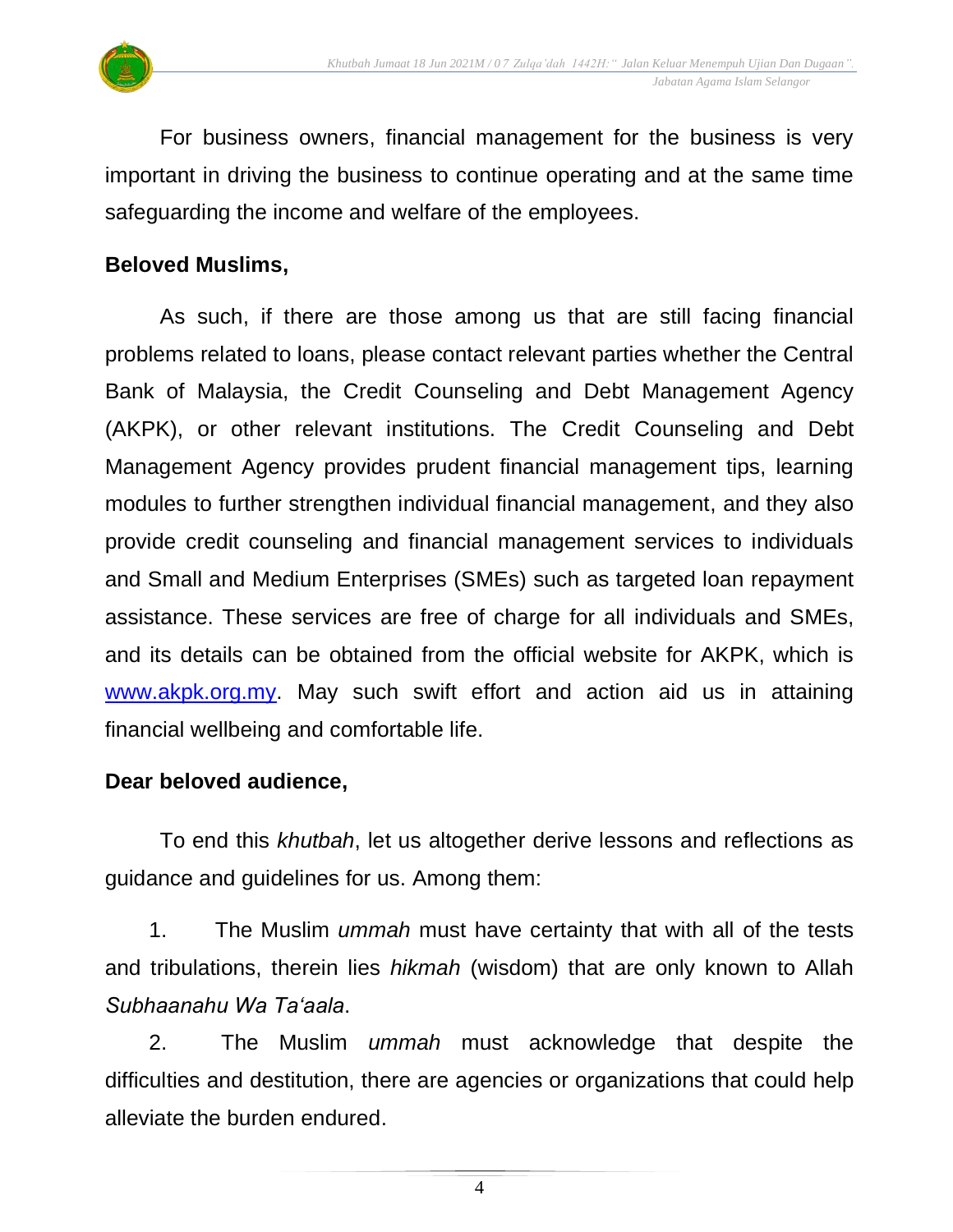

3. The Muslim *ummah* must realize that any calamity that strike is all by the will of Allah *Subhaanahu Wa Ta'aala*, which necessitate *sabr* and *taqwa* from us, so that we will be bestowed with best way out.

و<br>م ع ِ<br>ج آعُوْذُ بِاللَّهِ مِنَ الشَّيْطَانِ الرَّجِيْمِ ْ ند<br>م ِن الر ا  $\tilde{\cdot}$ ط ي **ٔ** بر<br>ش لَّهِ مِنَ الشَّ وْذَ بِاللَّهِ و<br>ڊ **ٔ** ا ِ<br>م ه و<br>ما ت<br>ڊ ِ<br>ج أ ِ<br>د يَ<br>يَأْتُهَا ٱلَّذِينَ لَّذِينَ ءَامَنُوا ْ ُو ِ<br>م ام ر<br>ء ءَامَنُوا آصۡبِرُوا ْ <u>و</u> ر<br>د ِ<br>م ابِطُوا وَ ،<br>أ و ِ<br>په ر ر<br>م وَصَابِرُواْ وَ ْ ُ وَصَابِرُوا وَرَابِطُوا وَاتَّقُوا ْ ور بر<br>به تَّقُوا ا ذَ للَّهَ لَعَلْكُمْ  $\frac{1}{2}$ ر بة<br>ا  $\uplambda$  $\frac{1}{2}$ ع َ ل .<br>` .<br>تفلِحُونَ ۞ و <u>بہ</u>

*"O you who have believed, persevere and endure and remain stationed and fear Allah that you may be successful."*

*(Soorah Aal 'Imraan 3:200)*

ْ بَارَكَ اللّهُ لِيْ وَلَكُمْ فِي الْقُرْآنِ الْعَظِيْمِ، وَنَفَعَنِيْ وَإِيَّاكُمْ بِمَا  $\ddot{\phantom{0}}$  $\frac{1}{2}$  $\ddot{\phantom{0}}$  $\frac{1}{2}$ ់<br>រ  $\ddot{\phantom{0}}$ ֦֧֦֧֦֦֧֝<u>֦</u> ْ  $\frac{1}{2}$ ֦֧֦֧֦֧֦֧֦֧֧֦֧֦֧֦֧֦֧֦֝֟֓֓֝֓֟֓֓֟֓֓֟֓֓֟֓֟֓֟֓֟֓֟֓֟֓֡֟֓֟֓<br>**֡** ْ .<br>م ں<br>خ  $\ddot{\ }$ ْ  $\frac{1}{2}$  $\ddot{\phantom{0}}$  $\frac{1}{\lambda}$ ៝<br><del>៹</del> ِ<br>م َ  $\frac{1}{2}$  $\frac{1}{2}$ ر<br>ر فيْهِ مِنَ الآيَاتِ وَالنِّكْرِ الْحَكِيْمِ وَتَقَبَّلَ مِنِّيْ وَمِنْكُمْ تِلاَوَتَهُ، إِنَّهُ े<br>इ  $\frac{1}{2}$ ر<br>پر  $\frac{1}{2}$  $\ddot{\phantom{0}}$ ّ<br>ٌ ِ<br>م ْ  $\frac{1}{2}$ **ٔ** י<br>ִי  $\sum$ ن<br>ا  $\frac{1}{2}$  $\ddot{\phantom{0}}$  $\frac{1}{2}$ ់<br>(  $\overline{\phantom{a}}$ ֧֧֝֟֟֟֟֟֟֟֟֟֟֟֟֟֓֟֓֕֓֝  $\overline{\phantom{a}}$ ْ ِّ َ<br>م ِ<br>پُ  $\ddot{\phantom{0}}$ ់<br>( ْ هُوَ السَّمِيْعُ الْعَلِيْمُ. ن<br>سا  $\ddot{\ }$  $\frac{1}{2}$ ُ ْ َ ֝֟<br>֧֝֟֝ ُ

 $\overline{\phantom{a}}$ أَقُولُ قَوْلِيْ هَذَا وَأَسْتَغْفِرُ اللّٰهَ الْعَظِيْمَ لِيْ وَلَكُمْ وَلِسَاْئِرِ  $\frac{1}{2}$ ْ ِ<br>م  $\tilde{\cdot}$  $\frac{1}{2}$ ْ إ  $\frac{1}{2}$ ْ  $\ddot{\phantom{0}}$ ֦֧֦֧֦֧֝<u>֦</u> ُِ<br>و  $\frac{1}{2}$  $\frac{1}{2}$  $\frac{1}{2}$ ै।<br>र  $\overline{\phantom{a}}$ ْ إ ֦֧֦֧֦֦֧֦֧֦֧֦֧֦֧֦֧֦֧֦֧֦֧֦֧֝<br>**֧**  $\frac{1}{2}$ ر<br>پيد ें<br>ने ُ ري<br>لْمُسْلِمَاتِ، فَاسْتَغْفِرُوْهُ إِنَّهُ هُوَ الْغَفُوْرُ الرَّحِيْمُ ់<br>រ ہ<br>د بر<br>▲ ֦֧֦ ••<br>•••  $\ddot{\phantom{0}}$ ْ  $\ddot{\phantom{0}}$ ُ ء<br>گ  $\frac{1}{2}$  $\frac{1}{2}$ ِ<br>ٌ ֦֧֦֧֦ ٍ<br>ٌ ا<br>،<br>.  $\frac{1}{2}$  $\ddot{\cdot}$  $\frac{1}{2}$ رب<br>لْمُسْلِمِيْنَ وَالْمُ  $\ddot{\ }$  $\ddot{\phantom{0}}$ ْ اْل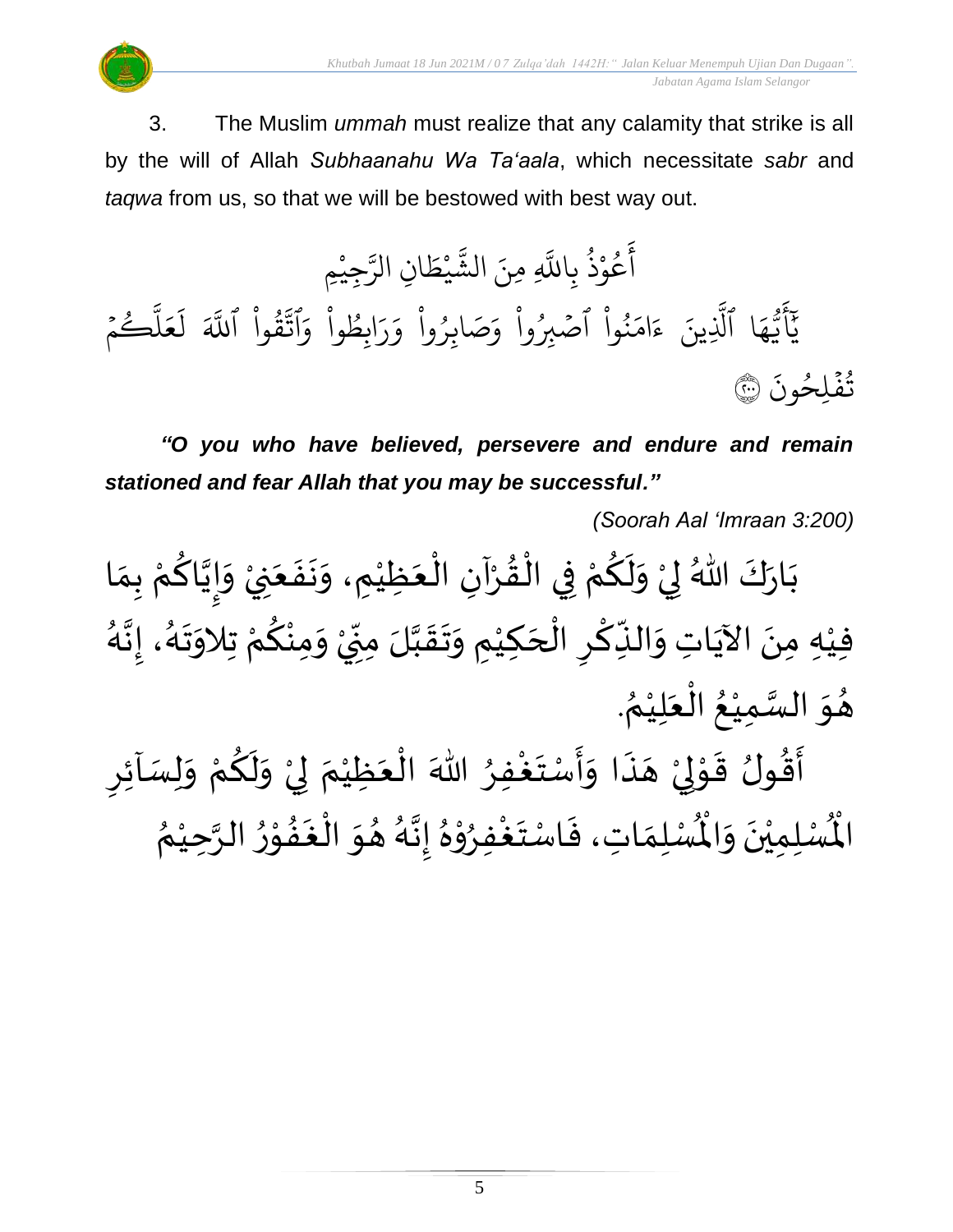

# **THE SECOND** *KHUTBAH*

 $\mathbf{r}^{\circ}$ اَلْحَمْدُلِلَّهِ الَّذِيْ جَعَلَنَا مِنَ الْمُسْلِمِيْنَ، وَرَزَقَنَا مِنَ الطَّيِّبَاتِ.  $\ddot{\phantom{0}}$  $\ddot{\phantom{0}}$  $\overline{\phantom{a}}$  $\ddot{\phantom{0}}$  $\overline{\phantom{a}}$ ر<br>م ن<br>ا ُ<br>ُ ់<br>។  $\overline{\phantom{a}}$ ֦֧֦֧֦֧֦֧֦֧֦֧֦֧֧֦֧֧֦֧֦֧֦֧֦֝֟֓֓֓֓֜֓֟֓֜֓֓֟֓֓֟֓֓֟֓<br>**֧**  $\frac{1}{\sqrt{2}}$  $\frac{1}{1}$ しんこ  $\frac{1}{2}$ ل<br>محمد<br>ا  $\ddot{\phantom{0}}$  $\ddot{\phantom{0}}$  $\frac{1}{2}$  $\ddot{\phantom{0}}$  $\overline{\phantom{a}}$  $\frac{1}{2}$  $\ddot{\phantom{0}}$ ْ ْ ्<br>र أَشْهَدُ أَنْ لَّا إِلَهَ إِلَّا اللّهُ وَحْدَهُ لاَ شَرِيْكَ لَهُ، وَأَشْهَدُ أَنَّ مُحَمَّدًا ْ  $\ddot{\mathbf{z}}$  $\frac{1}{1}$ َ<br>زار<br>ما ْ  $\sum_{i=1}^{n}$ ل<br>مجموع ِ<br>ِ  $\frac{1}{\epsilon}$  $\frac{1}{2}$  $\ddot{\phantom{0}}$ ٍ<br>ٌ  $\frac{1}{1}$  $\frac{1}{2}$ ً<br>ا ี้<br>ส ं<br>- $\frac{1}{2}$  $\frac{1}{2}$ ا<br>: <br>ا  $\frac{1}{2}$ ْ  $\frac{1}{2}$  $\tilde{\cdot}$ ر<br>گ  $\ddot{\phantom{0}}$ ْ  $\sum$  $\frac{1}{2}$ عَبْدُهُ وَرَسُوْلُهُ. اَللَّهُمَّ صَلِّ وَسَلِّمْ وَبَارِكْ عَلَى سَيِّدِنَا مُحَمَّدٍ  $\mathbf{r}$ ั<br>ั  $\overline{\phantom{a}}$ ๋<br>ጎ **ृ** ِّ しんけい ۔ $\frac{1}{1}$ ِ<br>م ّ<br>وُ  $\ddot{\phantom{0}}$ بر<br>م ْ ِّ  $\overline{L}$  $\frac{1}{2}$ ี<br>จ ر<br>ر<br>ر ہ<br>ا م<br>آ ر<br>گ ء<br>ا≉ י<br>י ِ<br>م  $\frac{1}{2}$  $\frac{1}{2}$ بر<br>▲ .<br>د ់<br>រ ِ<br>م وَعَلَى آلِهِ وَصَحْبِهِ وَمَنْ تَبِعَهُمْ بِإِحْسَانٍ إِلَى يَوْمِ الدِّيْنِ. أَمَّا  $\overline{\mathbf{1}}$  $\frac{1}{2}$  $\tilde{\cdot}$  $\ddot{\ }$ ْ ี<br>วั َ لي ْ ِّ  $\ddot{\phantom{0}}$ י<br>י  $\ddot{\phantom{0}}$  $\ddot{\phantom{0}}$ ل  $\frac{1}{2}$ )<br>=<br>= ֦֧֦֧֦֧<u>֦</u>  $\ddot{\cdot}$ ْ ر<br>ر<br>ر  $\ddot{\phantom{0}}$  $\ddot{\phantom{0}}$ ْ ์ $\frac{1}{2}$ -<br>بَعْدُ، فَيَا عِبَادَ اللهِ، اِتَّقُواْ اللَّهَ، أُوصِيكُمْ وَإِيَّايَ بِتَقْوَى اللهِ  $\ddot{\ }$ ֦֧֦֧֦֧֝<u>֦</u>  $\ddot{\phantom{0}}$  $\ddot{\cdot}$ **تا**<br>• —<br>-<br>-<br>- $\frac{1}{2}$ ْ **∕**<br>م ُ<br>په<br>پنجاب نہ<br>ا  $\frac{1}{2}$  $\frac{1}{2}$  $\ddot{\phantom{0}}$  $\frac{1}{1}$  $\frac{1}{1}$  $\frac{1}{2}$ <br>ا ْ  $\ddot{\phantom{0}}$ .  $\ddot{\phantom{0}}$ تقۇنَ ֦֧֦֦֧֦֦֦֧֦֝֝֟֓<br>**֧**  $\frac{1}{2}$ ِ<br>ئى<br>ب  $\frac{1}{\sqrt{2}}$ فَقَدْ فَازَ الْمُ  $\ddot{\phantom{0}}$  $\ddot{\cdot}$ ْ  $\frac{1}{2}$  $\frac{1}{2}$ 

#### **Dear blessed audience,**

Once more, I would like to remind all of us to always have the *taqwa* of Allah *Subhaanahu Wa Ta'aala* by guarding ourselves and our families from abominable deeds and disobedience against Allah *Subhaanahu Wa Ta'aala*. At the same time, we will continue to pray so that our country will always remain blessed and protected from all forms of threat, as well as contagions from the Covid-19 pandemic. For that, let us graciously accept the government's recommendation by registering ourselves through the *MySejahtera* application in order to obtain vaccine shots that have been authorized by the Ministry of Health Malaysia.

May we become among the slaves of Allah that are patient while enduring all diseases afflicted, disciplined in adhering to the Standard Operating Procedures (SOP) and the new normal practices in overcoming the Covid-19 pandemic, for the sake of our own safety and the community.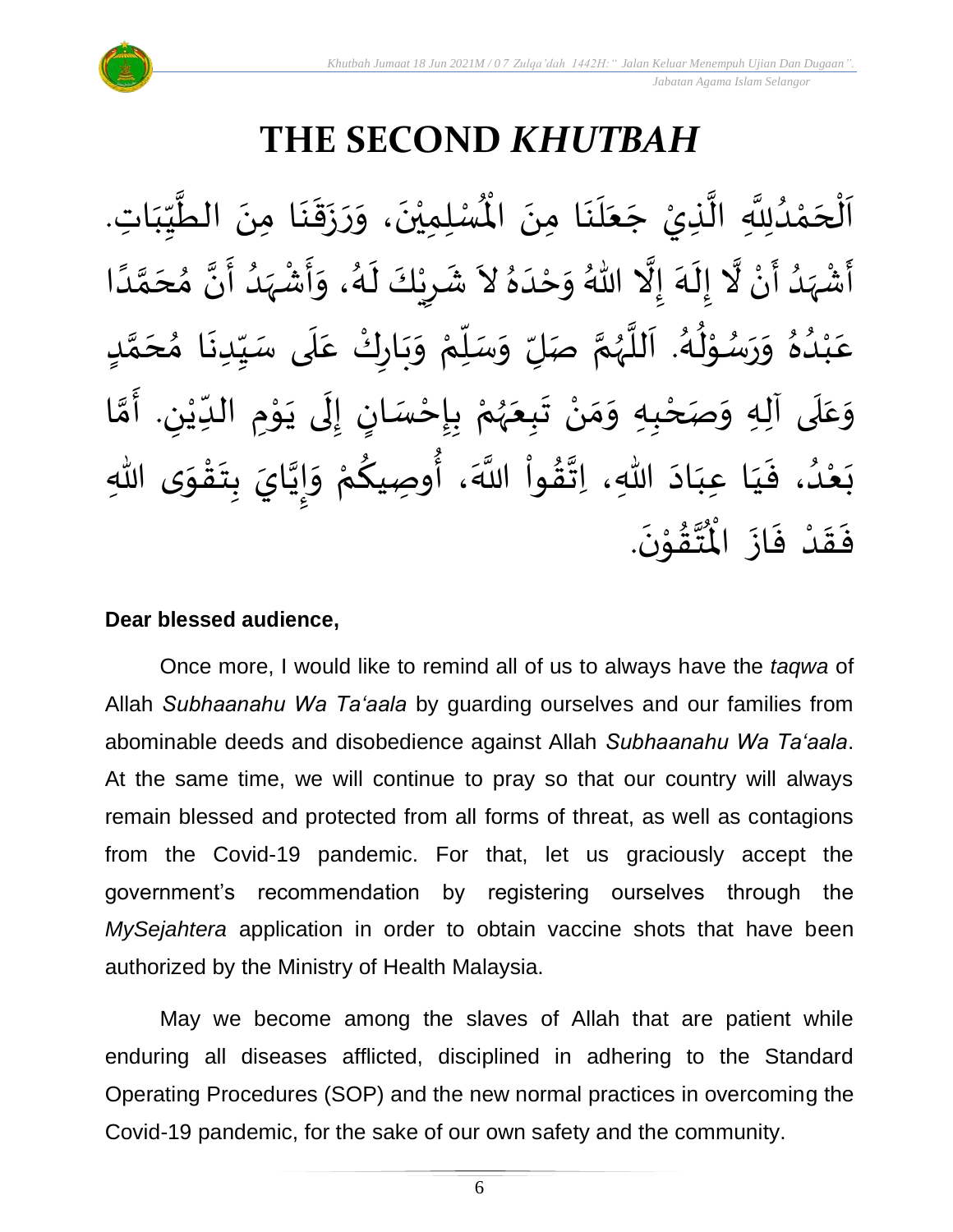

Let us altogether increase our *salawaat* upon our beloved Prophet Muhammad صلى الله عليه وسلم as Allah has commanded:

بہ<br>ج إِنَّ ا ذَ للَّهَ وَمَلْيِكْتَهُ و<br>لم  $\ddot{\cdot}$ ت ر<br>م ِك ئ بر<br>آ  $\uplambda$ ر<br>م بر<br>م ر<br>م وَمَلَٰٓئٍكَتَهُۥ يُصَلُّونَ عَلَى ون و<br>ا يُصَلُّونَ عَلَى ٱلتَّبِيِّ و<br>د ֦ لتَّبِّيِّ ِ<br>بر يَايَّهَا ر<br>م ه و<br>ما سَ<br>ڊ ِ<br>ج أَيَّهَا ٱلَّذِينَ بة<br>1 لَّذِينَ ءَامَنُوا صَلُوا عَلَيْهِ ؚ<br>ٛ ر<br>آ  $\uplambda$ ِ<br>م ع وا ْ و<br>ا نُواْ صَلُّ ْ و<br>ڊ ر<br>م ام ्<br>द ء ا  $\frac{2}{\lambda}$ ن*َسْ*لِيمً  $\ddot{\phantom{0}}$  $\ddot{\cdot}$ ت <u>ہ</u> وا ِم و<br>م ں<br>ا ل ِ<br>س وَسَلِّمُواْ تَسْلِيمًا (َ ُ

اللَّهُمَّ صَلِّ وَسَلِّمْ عَلَى سَيِّدِنَا وَمَوْلاَنَا مُحَمَّدٍ سَيِّدِ الْمُرْسَلِينَ  $\ddot{\phantom{0}}$ ْ  $\mathbf{r}^{\circ}$ للَّهُمَّ صَلِّ وَسَلِّمْ عَلَى سَيِّدِنَا وَمَوْلاَنَا مُحَمَّدٍ سَيِّدِ الْمُرْسَلِينَ ِّ しんけい <u>لم</u> ี<br>ั<br>ุก  $\overline{\phantom{a}}$ ๋<br>ጎ  $\mathbf{r}$  $\tilde{\phantom{a}}$ י<br>י  $\frac{1}{2}$  $\frac{1}{2}$  $\ddot{\phantom{0}}$ ِّ  $\overline{\phantom{a}}$ ِ<br>م ْ ِ<br>ِّ  $\overline{L}$  $\frac{1}{2}$ ี<br>จ ر<br>ر<br>ر ہ<br>ا ़<br>-<br>• وَارْضَ اللَّهُمَّ عَنْ أَصْحَابِهِ وَقَرَابَتِهِ وَأَزْوَاجِهِ وَذُرِّيَّاتِهِ أَجْمَعِيْنَ. ْ  $\frac{1}{2}$ ֦֧֦֧֦֧<u>֦</u> -<br>:<br>: ً<br>ق  $\frac{1}{2}$ ر ء<br>پيد  $\frac{1}{2}$  $\frac{1}{2}$ ່<br>: ֧֪֪֪֪֧֧֧֧֓֝֬֝֝֝֝֟֓֝֬֝֓֝֬֝֓֝֬֝֓֝֬֝֓֝<br>֧֪֪֝֝֝֝֝֟׆֧  $\frac{1}{2}$  $\ddot{\phantom{0}}$  $\frac{1}{2}$  $\frac{1}{2}$  $\ddot{\phantom{0}}$  $\overline{\phantom{a}}$ ا<br>:<br>: ْ  $\frac{1}{2}$ ن<br>پ ر<br>ر<br>ر ِ<br>آ  $\ddot{\ }$ ؙۏ۠ۄٮؘؘاتؚ  $\ddot{\phantom{0}}$ ْ<br>ئا  $\tilde{\mathbf{r}}$ ُؤْمِنِيْنَ وَالْمُ  $\frac{1}{2}$  $\ddot{\phantom{0}}$ ْ ؚ<br>پا ُْ ِ<br>لْمُسْلِمَاتِ وَالْمُ  $\frac{1}{2}$  $\frac{1}{2}$ اَللَّهُمَّ اغْفِرْ لِلْمُسْلِمِيْنَ وَالْمُسْلِمَاتِ وَالْمُؤْمِنِيْنَ وَالْمُؤْمِنَاتِ  $\tilde{\cdot}$  $\ddot{\phantom{0}}$ ْ ›<br>ለ ់<br>**រ** ِ<br>و ี้<br>ถึ ر<br>ر<br>ر ہ<br>آ َ َ مَ<br>مع الْأَحْيَاءِ  $\frac{1}{1}$ ْ ْ مِنْهُمْ وَالأَمْوَاتِ، إِنَّكَ سَمِيْعٌ قَرِيْبٌ مُجِيْبُ الدَّعَوَاتِ وَيَا قَاضِيَ ُ<br>وُرُ ْ  $\ddot{\ }$ ់<br>ភ  $\frac{1}{2}$  $\frac{1}{2}$  $\frac{1}{2}$  $\ddot{\mathbf{r}}$  $\ddot{\phantom{0}}$  $\tilde{\cdot}$  $\ddot{\ }$ ِ<br>م ہ<br>ا ُ ْ  $\frac{1}{2}$ ه<br>**د ا** ي ر ق  $\sum$  $\frac{1}{2}$ ٌ ء<br>، إِنَّكَ سَمِيْعٌ ْ  $\frac{1}{2}$  $\frac{1}{2}$ الْحَاجَاتِ. اَللَّهُمَّ أَعِزَّ الْإِسْلاَمَ وَ  $\overline{\phantom{a}}$ ۔<br>∤  $\frac{1}{1}$ ر<br>آ ر<br>ر<br>ر ี<br>จั  $\frac{1}{2}$  $\frac{1}{2}$ .<br>ا∤ ्<br>र .<br>د  $\tilde{\cdot}$  $\bar{\ddot{\cdot}}$ الْمُسْلِمِيْنَ، وَأَهْلِكِ الْكَفَرَةَ ؙ<br>; ْ ي  $\ddot{\phantom{0}}$ **]∗**  $\frac{1}{2}$  $\frac{1}{2}$ َ ْ י<br>**י** ر<br>بن  $\tilde{\cdot}$ ُشْرِكِيْنَ وَدَمِّرْ اَعْدَاءَكَ اَعْدَاءَ اللِّيْنِ. وَانْصُرْنَا ر<br>.<br>. ْ ُمُ<br>م ْ  $\tilde{\cdot}$ لي ْ ِّ  $\frac{1}{2}$ ہ<br>د ّ<br>م  $\frac{1}{2}$ َ<br>و  $\frac{1}{2}$  $\frac{1}{1}$ ْ<br>م  $\overline{\phantom{a}}$ ֧֦֧֦֧<u>֦</u>  $\frac{1}{2}$  $\sim$  $\frac{1}{2}$ ا<br>•<br>• ْ  $\overline{\phantom{a}}$ ْ  $\ddot{\hat{}}$ ُبْتَدِعَةً وَالْمُ  $\frac{1}{2}$  $\ddot{\cdot}$  $\frac{1}{2}$  $\ddot{\phantom{0}}$ ْ<br>ْ  $\ddot{\hat{}}$ اْل و  $\tilde{\cdot}$ ֦֧֦֦֧֝<u>֚</u> عَلَى الْقَوْمِ الْكَافِرِيْنَ. الہ<br>معا ْ े $\frac{1}{1}$  $\frac{1}{2}$  $\ddot{\phantom{}}$ ْ  $\overline{\phantom{a}}$ ∶<br>∽ `<br>ا  $\ddot{\phantom{0}}$ 

كَ ي ب ن ب كَ ي ل إ لُ س و ت ن و كَ ل أ سْ ا ن ن إ م ه لل ا ال كَ ل أ سْ ن ن، و مي ِّ  $\frac{1}{2}$ ا<br>با  $\ddot{\phantom{0}}$  $\ddot{\cdot}$ ْ  $\mathbf{r}$  $\frac{1}{2}$ ن<br>سا  $\ddot{\ }$  $\ddot{\phantom{0}}$  $\ddot{\phantom{0}}$  $\frac{1}{2}$ ُ<br>الج َ  $\ddot{\phantom{0}}$  $\frac{1}{2}$  $\frac{1}{2}$ ี<br>ถึ ر<br>ر<br>ر ً<br>ا  $\overline{\phantom{a}}$  $\tilde{\epsilon}$ ُ<br>ا∲  $\ddot{\phantom{0}}$  $\ddot{\phantom{0}}$  $\frac{1}{2}$ ْ  $\ddot{\phantom{0}}$ .<br>بِأَسْمَآئِكَ الْحُسْنَى، وَصِفَاتِكَ الْعُظُمَى، أَنْ تَحْفَظَ بِعَيْنِ ِّدِ ֦֧֧֦֧֦֧֦֧֦֧֦֧֧֦֧֦֧֦֧֦֧֦֧֦֧֟֝֟֓֟֓֟֓֜֓֟֓֟֓֓֟֓֟֓<br>**֧**  $\frac{1}{2}$ ֧֧֧֦֧֦֧֚֬֝֟֜֝֟֓֕֝֟֓֕֝֓֕֓֕֓֝֬֝֓֕֓֝֬֟֓֟֓֟֓<br>֧֧֧֧֝֩֝֬׆֧ <u>ر</u><br>- $\frac{1}{2}$ ر<br>م }<br>• ֦֧֦֧֦֧֝<u>֦</u>  $\ddot{\cdot}$  $\frac{1}{2}$ ْ ي  $\frac{1}{2}$ ر<br>م  $\ddot{\cdot}$  $\frac{1}{2}$ ْ  $\sum_{i=1}^{n}$ ِ<br>عِنَايَتِكَ الرَّبَّانِيَّةِ، وَبِحِفْظِ وِقَايَتِكَ الصَّمَدَانِيَّةِ، جَلاَلَةَ مَلِكِنَا ن<br>ا ہ<br>تہ<br>• ہ<br>پ  $\ddot{\phantom{0}}$  $\ddot{\phantom{0}}$ ن<br>ا  $\frac{1}{1}$  $\frac{1}{2}$ ر<br>ر<br>ر  $\frac{1}{2}$ ا<br>پو ֞**֚**  $\frac{1}{2}$  $\tilde{\cdot}$  $\sim$  $\ddot{\cdot}$ ِ<br>آباد  $\ddot{\phantom{0}}$  $\frac{1}{2}$ ؙعۡظٌمٖ ے<br>تا َ ر<br>مو الْمُعَظَّمِ، سُلْطَان سلَاڠُور، سُلْطَان شَرَفُ الدِّين ادريس شاه م<br>م ا<br>ا ر<br>ر, }<br>፟**፟**  $\frac{1}{1}$ ُ  $\mathbf{r}$ ر<br>م ٝ<br>ا .<br>م  $\sim$ الحاج ابن المرحوم سُلْطَان صَلاَحُ الدِّين عبد العزيز شاه `<br>أ ا<br>ا ُ<br>ُ  $\frac{1}{2}$ <sup>}</sup>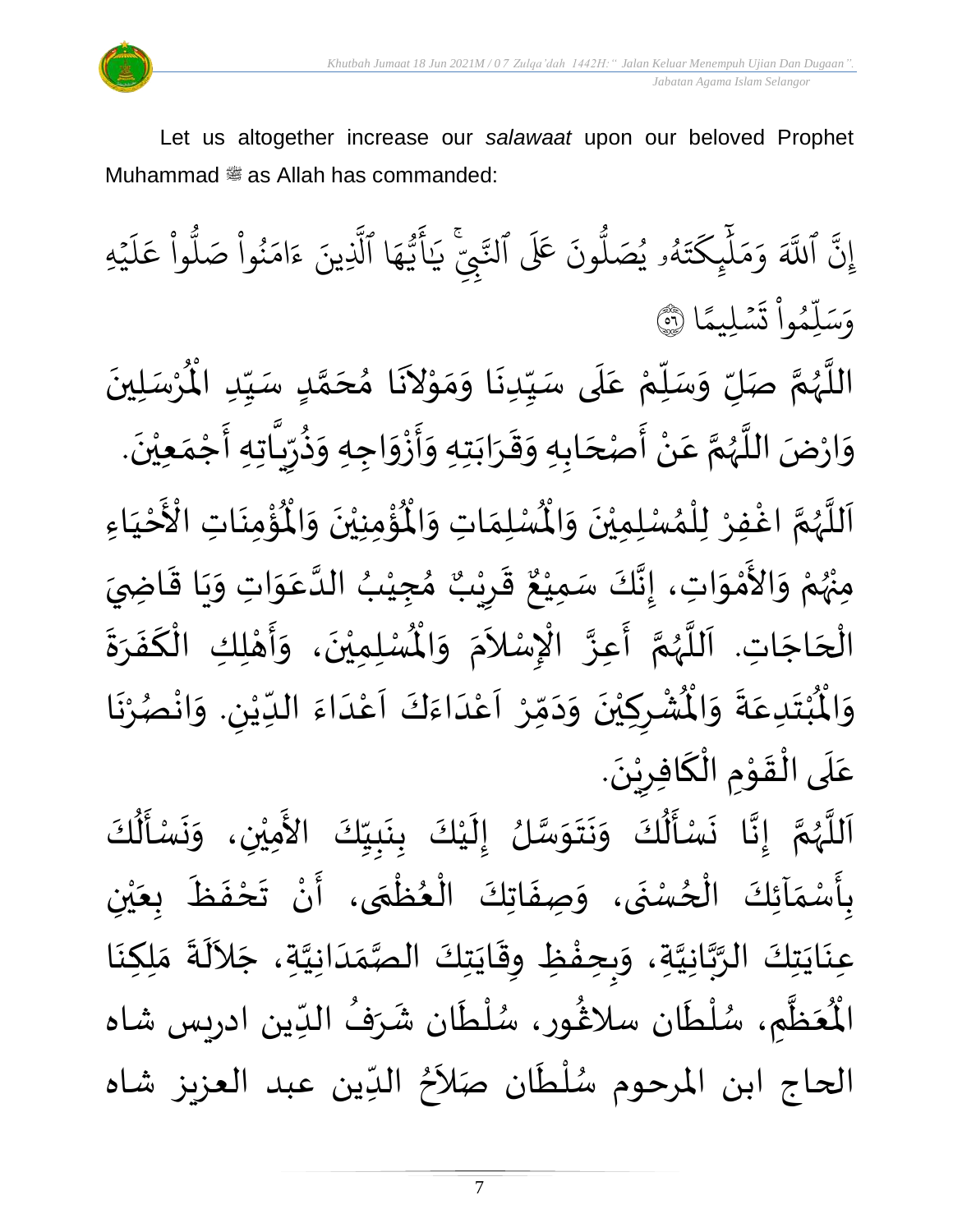

 $\ddot{\cdot}$ ة **ี**<br>ร ة<br>ح صِّ الحاج. اَللَّهُمَّ أَدِمِ الْعَوْنَ وَالْبِدَايَةَ وَالتَّوْفِيْقَ، وَال  $\frac{1}{2}$  $\ddot{\phantom{0}}$ ٝ<br>ؙ י<br>י  $\frac{1}{2}$  $\frac{1}{2}$  $\ddot{\cdot}$  $\ddot{\phantom{0}}$  $\frac{1}{1}$ ֦֧֦֧֦֧֦֧֦֧֦֧֧֝֟֓֟֓֓֟֓֟֓֟֓֟֓֟֓֟֓֟֓֟֓֟֓֟֓֟֓֟֓֟֓֟֓֝֟֓֟֓֝֬<br>֧֝֩֩**֓**֧֧֧֓֟֡֟֓֬֓֩֓֕֓֝֟֓  $\frac{1}{2}$  $\ddot{\phantom{0}}$ י<br>י  $\frac{1}{2}$ ֦֧֦֧֦֧֝<u>֦</u>  $\ddot{\phantom{0}}$  $\sum_{i=1}^{n}$ ี<br>จั ر<br>ر<br>ر ہ<br>آ َ ِّ  $\frac{1}{2}$ ى<br>وَالسَّلامَةَ مِنْكَ، لِوَلِيِّ عَهْدِ سلاغُور، ت**ڠك**و أَمِير شَاه اِبْنِ إ  $\frac{1}{2}$ ْ  $\ddot{\cdot}$  $\ddot{\ }$ ن<br>س ٝ<br>ۣ<br>ؙ ِ<br>م ر<br>شم ٝ<br>ؙ  $\frac{1}{2}$ َ السُّلْطَان شَرَفُ الدِّين ادريس شاه الحاج، فِيْ أَمْنٍ وَصَلاَحِ —<br>ب ُ  $\frac{1}{2}$  $\ddot{\phantom{0}}$ ْ  $\frac{3}{4}$  $\frac{1}{2}$ ْ  $\tilde{\phantom{a}}$  $\tilde{\cdot}$ <u>رِ</u> י<br>י ..<br>:<br>: ।<br>ज حِ بِمَنِّكَ وَكَرَمِكَ يَا ذَاالْجَلالِ وَالإِكْرَامِ. اَللَّهُمَّ أَطِلُ ا<br>:<br>: ์<br>ถ .<br>پر<br>ر ب<br>تا َ  $\ddot{\phantom{0}}$ ا<br>با  $\tilde{\cdot}$  $\overline{\phantom{a}}$ ֦֧֧֦֧֦֧֦֧֦֧֧֟֝֝֜֓֓<u>֚</u>  $\ddot{\cdot}$  $\ddot{\phantom{0}}$ َ  $\tilde{\cdot}$ ِّ<br>ِ∙  $\frac{1}{2}$  $\sum_{i=1}^{n}$  $\frac{1}{1}$  في  $\overline{\mathsf{L}}$ ِ<br>م ع  $\ddot{\ }$ و  $\ddot{\cdot}$ ا مُصْلِحَيْنِ لِلْمُوَظَّفِيْنَ وَالرَّعِيَّةِ وَالْبِلاَدِ، وَ ֦֧֦֧֦֧֝<u>֦</u> ا<br>ا ្វ<br>វ ہ<br>پ ์ $\tilde{\cdot}$  $\ddot{\phantom{0}}$ ْ  $\tilde{\mathbf{r}}$  $\frac{1}{2}$ ›<br>ለ ់<br>( ់<br> ي  $\overline{\phantom{a}}$  $\frac{1}{2}$  $\frac{1}{\lambda}$ م  $\frac{1}{2}$ و<br>گھ رَ ْ ه<br>لم ر<br>م ع  $\tilde{\phantom{a}}$ ໍ່<br>່ غ ِّ<br>ا  $\frac{1}{2}$ بلاً  $\tilde{\cdot}$  $\frac{1}{1}$ مَقَاصِدَهُمَا لِطَرِيقِ الْهُدَى وَالرَّشَادِ. ر<br>ر<br>ر ֦֧֦֧֦֧֦֧֦֧֦֧֧֦֧֝֝֜֟֓֓֟֓֟֓֟֓֟֓<br>**֡**  $\overline{\phantom{a}}$ ا<br>م  $\frac{1}{2}$ ُ  $\frac{1}{1}$  $\frac{1}{2}$  $\frac{1}{2}$ .<br>په  $\tilde{\cdot}$ 

O Allah, You are the Lord that is All Mighty, we are grateful to You for having bestowed upon us *rahmah* and blessings upon this state that continues to prosper and progress, and that its residents remain united, under the auspices and leadership of our Ruler as the Head of Islamic affairs in this state.

O Allah, make us among Your slaves whom are always exalting Your Word and Religion. Keep us away from groups and those that like to criticize, curse, and insult Your Religion.

O Allah, grant us guidance in performing the five obligatory prayers in congregation, fulfilling *zakaat* through Selangor *Zakaat* Board (LZS), and give away our wealth and endowment (*waqf*) through *Perbadanan Wakaf Selangor* (Selangor Endowment Corporation) and *Tabung Infak Jariah Umat Islam Selangor* (TIJARI, Selangor Continuous Charity for Muslims Fund), and to the orphans through Darul Ehsan Islamic Foundation (YIDE).

8